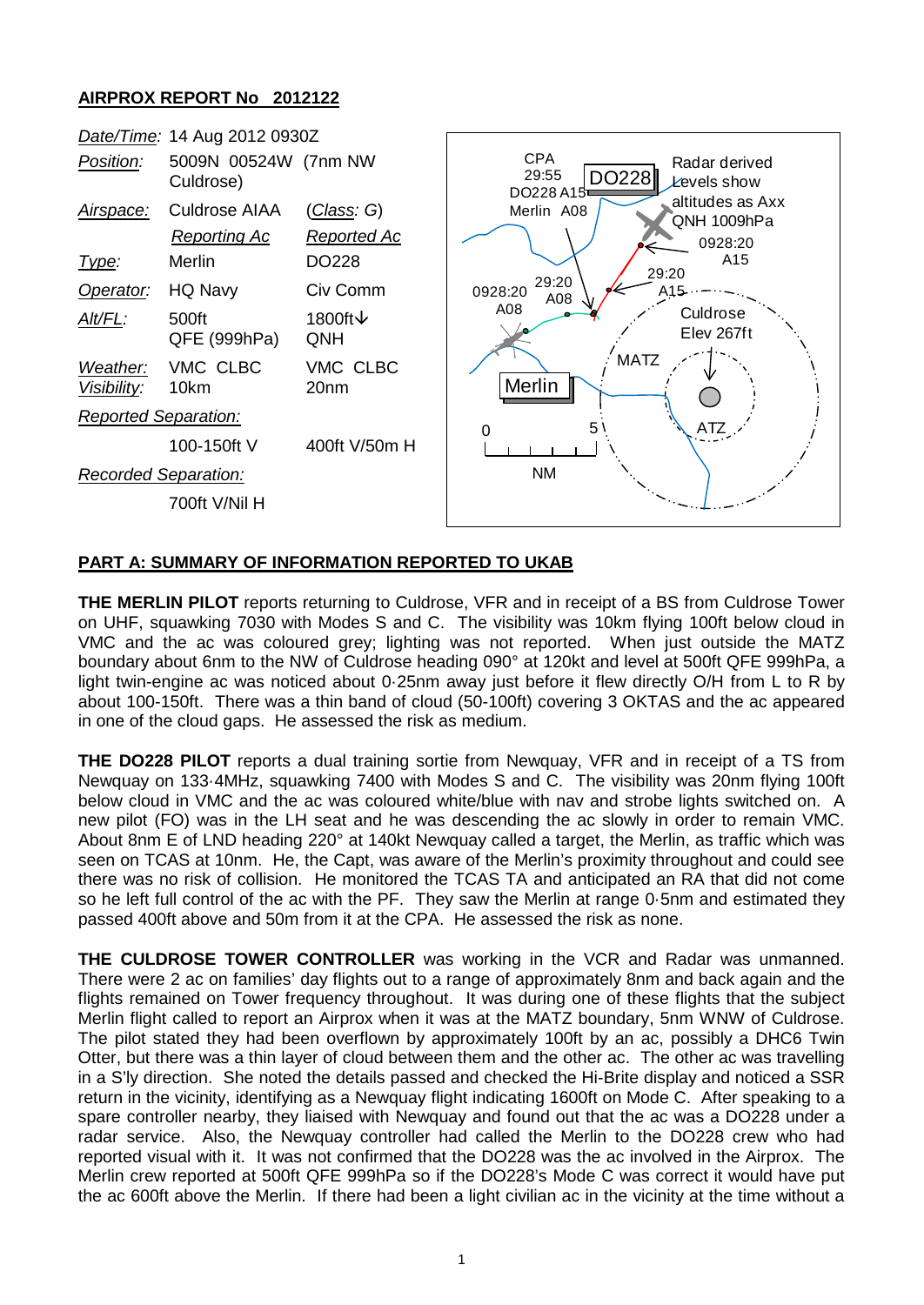transponder he would not have been able to see it as the Watchman primary radar was on maintenance and they were operating SSR only.

**SATCO CULDROSE** reports the controller in the VCR was monitoring 122-1MHz [NATO Common] but not 134·05MHz [APP]. Newquay had contacted Culdrose ATC prior to the event and established Culdrose was open. After the alleged Airprox the Culdrose ATCO rang Newquay who informed them that Newquay ATC had called the Merlin to the DO228 flight and he had reported visual.

**THE NEWQUAY RADAR CONTROLLER** reports the DO228 was outbound to the S on a local sortie and under a TS at 1500ft. Culdrose was NOTAMed as closed and a further NOTAM stated LARS was not available. On observing the DO228's initial track he asked the crew where their route took them in relation to Culdrose and the crew replied "N and W of the MATZ". With this information and the observed track and despite the NOTAMs, Culdrose was telephoned from the assistant's position to offer the DO228 to them as there were 2 Culdrose squawks operating on the coast between Culdrose and Penzance Heliport. Culdrose ATC did not wish to work the DO228 but confirmed they could see it on their radar and that they had 2 Merlins operating on the coast; this was in keeping with what was shown on radar. He called the Culdrose traffic to the DO228 flight and explained that Culdrose was not able to provide a service but the traffic was believed to be a Merlin. Mode C showed the DO228 approximately 500ft above the Culdrose traffic. He called the traffic once again as the radar blips closed at which point the crew reported "visual".

**ATSI** reports that the Airprox occurred at 0929:55 UTC, 7nm to the NW of Culdrose and 23nm SW of Newquay, within Class G airspace, between a Merlin and a DO228.

The Merlin was returning to Culdrose after the completion of a local flight and was just NW of the Culdrose MATZ boundary in VMC conditions. The Merlin was in receipt of a BS from Culdrose Tower and had SSR code 7030 selected. Culdrose Radar was unmanned - the Watchman primary radar was on maintenance with SSR only available. Culdrose had issued 2 NOTAMs indicating that the airfield was closed and that LARS was not available.

The DO228 was operating from Newquay Airport on a VFR flight and was in receipt of a TS from Newquay Radar. The DO228 had SSR code 7400 selected.

CAA ATSI had access to area radar and Newquay Airport radar recordings, together with a written report from both ac pilots and both air traffic controllers. The area radar did not show the occurrence and Newquay radar recordings were used for analysis.

The METARs for Culdrose and Newquay were:

EGDR 140850Z 17006KT 9999 FEW014 SCT018 18/17 Q1008 WHT TEMPO SCT012 GRN= EGDR 140950Z 15010KT 9999 VCSH SCT010 SCT016 18/17 Q1009 GRN NOSIG= EGHQ 140920Z 16011KT 9999 SCT012 17/15 Q1009=

Two Merlin helicopters were operating locally from Culdrose Airport on short flights to the coast and return. The Newquay controller's written report indicated that there were 2 NOTAMs reporting that Culdrose was closed and also that LARS was not available.

The Culdrose Tower controller's report stated that there was only 1 controller in the Tower and that radar was unmanned.

The DO228 departed from Newquay Airport VFR at 0920 on a SW'y track, for an operational flight over the sea. At 0921:20 the DO228 flight contacted Newquay Radar and a TS was agreed. The DO228 crew reported operating at 1400ft.

At 0925:25, in response to a request from the Newquay controller, the DO228 pilot confirmed that the intended route would pass N of the Culdrose MATZ.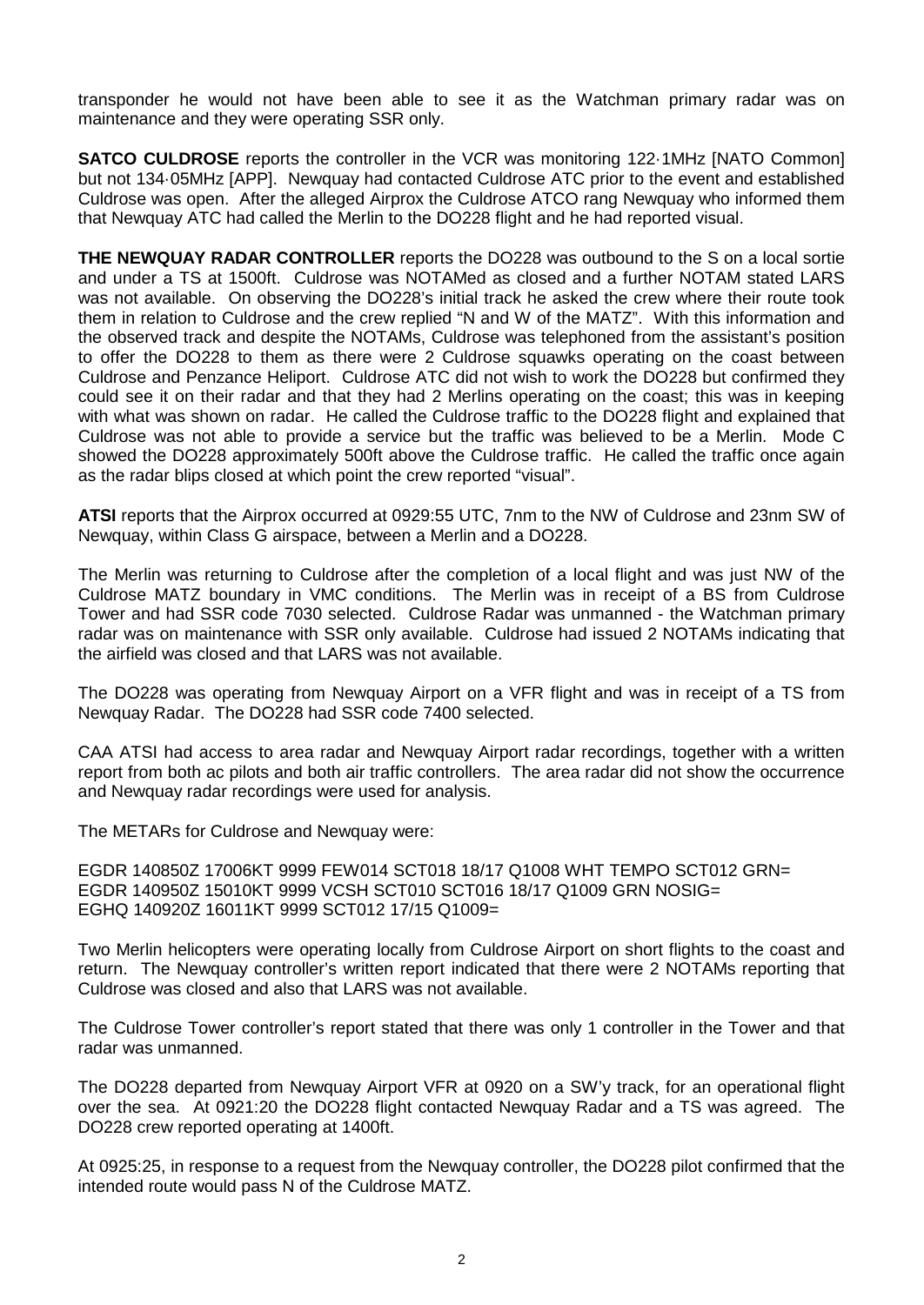At 0925:50, the Newquay controller decided to contact Culdrose and check if they were interested in working the '(DO228)c/s', passing close to the N of Culdrose. Culdrose replied, "not at the moment" and advised of 2 Merlin helicopters running out to the coast and back again. Culdrose asked, "how close" and Newquay responded, "N of the MATZ", asking if Culdrose could see the traffic on radar. Culdrose advised of limited radar due to being SSR only but reported that they could see the DO228 and just had the 2 Merlins. From the radar recordings it would appear that the 2 Merlins were operating independently, some distance apart.

At 0928:20, the Newquay controller advised the DO228 flight, *"..traffic information right one o'clock range of six miles manouevring indicating eight hundred feet believed to be a Merlin helicopter. I've spoken to Culdrose they are not providing a LARS but er they described the only traffic they have in the vicinity as a Merlin."* The DO228 pilot replied, *"Roger that (DO228 c/s).....".* The Newquay controller added, *"It's indicating 800ft now"* and the DO228 crew acknowledged, *"(DO228 c/s) looking out*."

At 0929:20, the Newquay controller updated the TI, *"(DO228 c/s) that previously mentioned traffic right one o'clock two and a half miles opposite direction indicating eight hundred feet."* The DO228 pilot replied, *"(DO228 c/s) looking but er not seen*."

At 0929:41, radar shows the 2 ac on converging/crossing tracks at a range of 1nm as shown in picture 1 below.



Picture 1 (0929:41)

At 0929:50 the DO228 pilot transmitted "*and we're now er visual with the traffic as we pass overhead.*" Radar at 0929:55 shows the DO228 at an altitude of 1500ft and the Merlin at 800ft, as shown in picture 2 below.



Picture 2 (0929:55)

The 2 ac initially maintained their respective levels as they diverged and shortly afterwards the Merlin began a descent. The Newquay controller advised, *"(DO228 c/s) limited traffic information from all*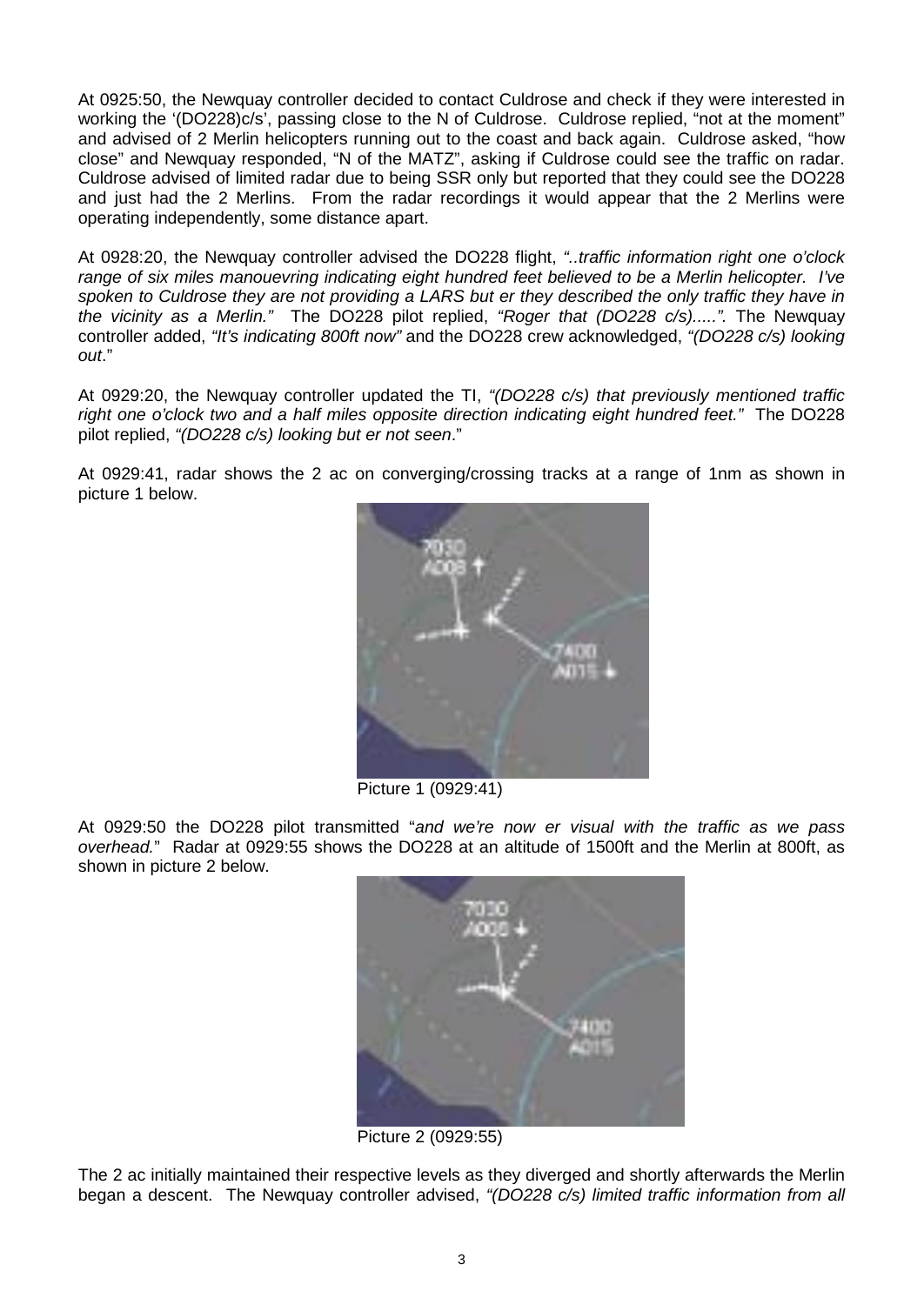*around as you approach the edge of solid radar cover."* The DO228 pilot responded, *"(DO228 c/s) er we'd like to go feet wet and if you've nothing further for us we'll er go en-route."* The Newquay controller acknowledged with, *" (DO228 c/s) affirm ...."*

The written report from the Culdrose Tower controller stated that the pilot of the Merlin reported being overflown by another ac approximately 100ft above. The controller noted the details and then checked the ATM and noticed the 7400 return from the DO228. As the previous phonecall appears to have been conducted by a different controller it is unclear to ATSI whether or not the Culdrose Tower controller was aware of the presence of the DO228 prior to the report from the Merlin pilot.

At 0934:50, Culdrose contacted Newquay and indicated that one of the Merlin helicopters had reported an Airprox which had occurred 5min earlier. The other ac was believed to be a Twin Otter that passed 100ft over the Merlin and Culdrose asked if Newquay were aware of the Twin Otter. The Newquay controller initally reported the other ac as an Islander which Newquay had previously passed traffic details on, with the option for Culdrose to work the traffic. Culdrose acknowledged this and indicated that they were just trying to clarify the type of the other ac. The Newquay controller then checked and confirmed the ac invoved was in fact a DO228 and not an Islander.

The Merlin pilot's written report indicated that there was a cloud covering 100ft above and he had noticed a twin-engine ac as it flew directly above in a gap in the cloud.

Culdrose had issued 2 NOTAMs to promulgate the airfield as closed and also that LARS was not available. Despite these NOTAMs, Newquay decided to check with Culdrose who indicated that they did not wish to work the traffic but reported working 2 Merlin helicopters. It was noted that Newquay did not specify the type of ac when passing traffic details. Culdrose reported that radar was limited due to SSR only, but added that they could see the transit aircraft on radar.

The Merlin flight was in receipt of a BS from Culdrose Tower. Whether or not the Culdrose Tower controller was aware of the presence of the DO228 prior to the incident, under the terms of a BS there is no requirement to pass TI and the pilot is expected to discharge his responsibility for collision avoidance without assistance from the controller.

The DO228 flight was in receipt of a TS from Newquay Radar. CAP774, Chapter 3, Paragraphs 1 and 5, state:

'A Traffic Service is a surveillance based ATS, where in addition to the provisions of a Basic Service, the controller provides specific surveillance-derived traffic information to assist the pilot in avoiding other traffic. Controllers may provide headings and/or levels for the purposes of positioning and/or sequencing; however, the controller is not required to achieve deconfliction minima, and the avoidance of other traffic is ultimately the pilot's responsibility.

The controller shall pass traffic information on relevant traffic, and shall update the traffic information if it continues to constitute a definite hazard, or if requested by the pilot. However, high controller workload and RTF loading may reduce the ability of the controller to pass traffic information, and the timeliness of such information.'

For ac operating within Class G airspace, CAP774, Chapter 1, Page1, Paragraph 2, states:

'Within Class F and G airspace, regardless of the service being provided, pilots are ultimately responsible for collision avoidance and terrain clearance, and they should consider service provision to be constrained by the unpredictable nature of this environment…'

The Newquay controller passed the DO228 flight appropriate TI and updated the information until the DO228 pilot reported visual with the Merlin. Radar shows the vertical distance between the 2 ac was 700ft.